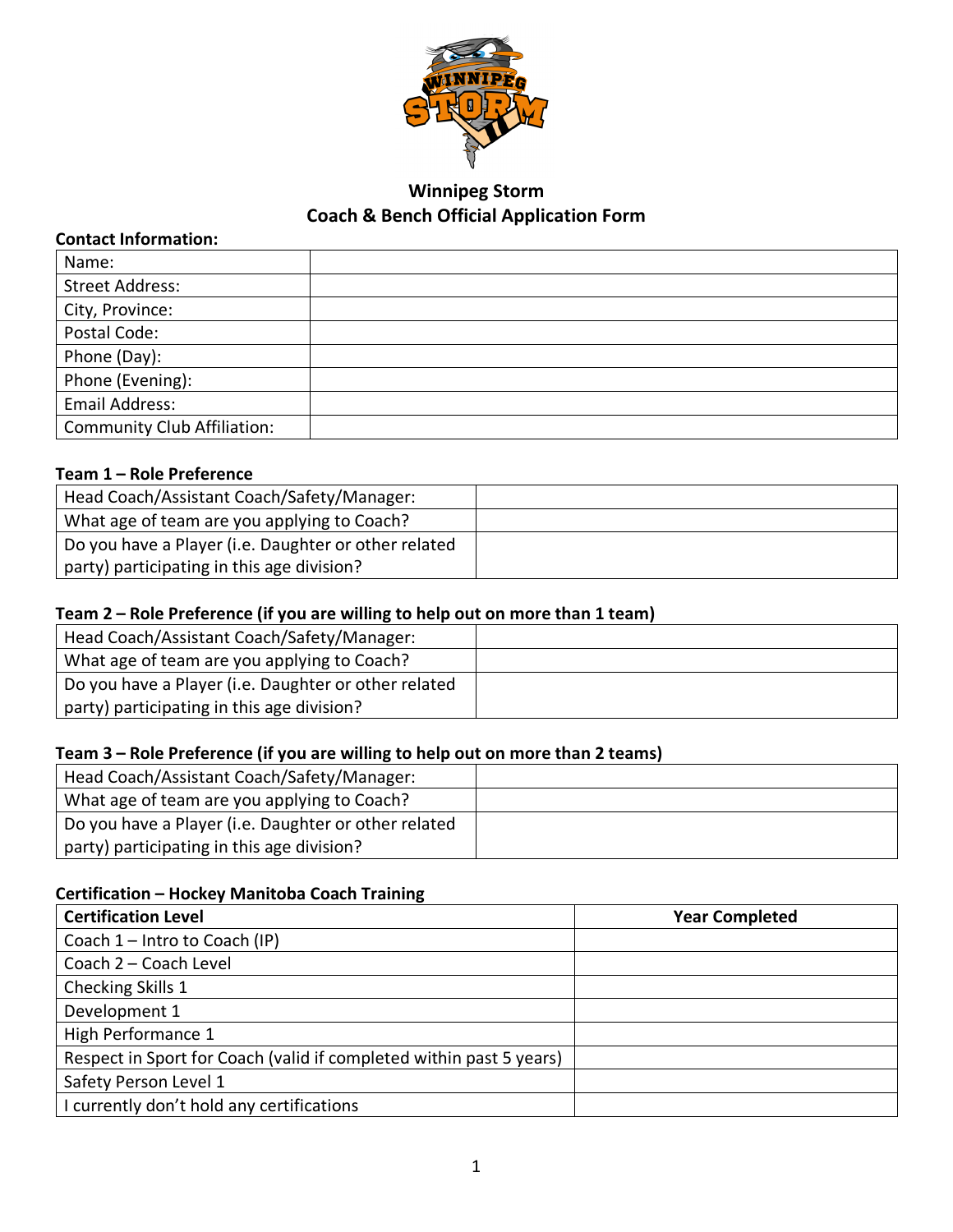

# **Winnipeg Storm Coach & Bench Official Application Form**

## **Coaching Background**

| # of seasons coaching sports                                                                                                                 |  |
|----------------------------------------------------------------------------------------------------------------------------------------------|--|
| # of seasons coaching hockey                                                                                                                 |  |
| # of seasons coaching Winnipeg Storm Hockey                                                                                                  |  |
| In the past 5 years have you served as Head Coach in<br>minor hockey?                                                                        |  |
| If yes, please identify the teams, years and<br>associations                                                                                 |  |
| In the past 5 years have you served as Assistant<br>Coach in minor hockey?                                                                   |  |
| If yes, please identify the teams, years and<br>associations                                                                                 |  |
| In your past experience as a coach have you ever<br>been subject to disciplinary actions by any<br>association? (if Yes, please describe)    |  |
| Please provide a brief description of your coaching<br>philosophy (and include any objectives you want<br>your team to achieve this season): |  |

### **Additional Information**

|                                                                                             | Yes or No |
|---------------------------------------------------------------------------------------------|-----------|
| Are you certified to coach at the level for which you are applying?                         |           |
| ** Check requirements list at: www.hockeymanitoba.ca/coaches/requirements                   |           |
|                                                                                             |           |
| If you are not certified at the required level, you must take a weekend/weeknight           |           |
| course to attain the required level. Will you?                                              |           |
| Winnipeg Storm Hockey may require individuals to assist with age group evaluations          |           |
| (outside of your own child's age group). Are you available to assist with these activities? |           |
| Winnipeg Storm Hockey coaches are required to complete an Application for Child             |           |
| Abuse Registry (CAR) check. Winnipeg Storm Hockey submits the CAR documents at no           |           |
| cost to the individual. Winnipeg Storm Hockey will email the application to you once        |           |
| you have submitted your Coach Application. The check is valid for 3 years. Have you         |           |
| completed the CAR application to Winnipeg Storm Hockey? SWHA or FGNHA in the past           |           |
| 2 years?                                                                                    |           |
| Have you ever been convicted of a criminal offence?                                         |           |